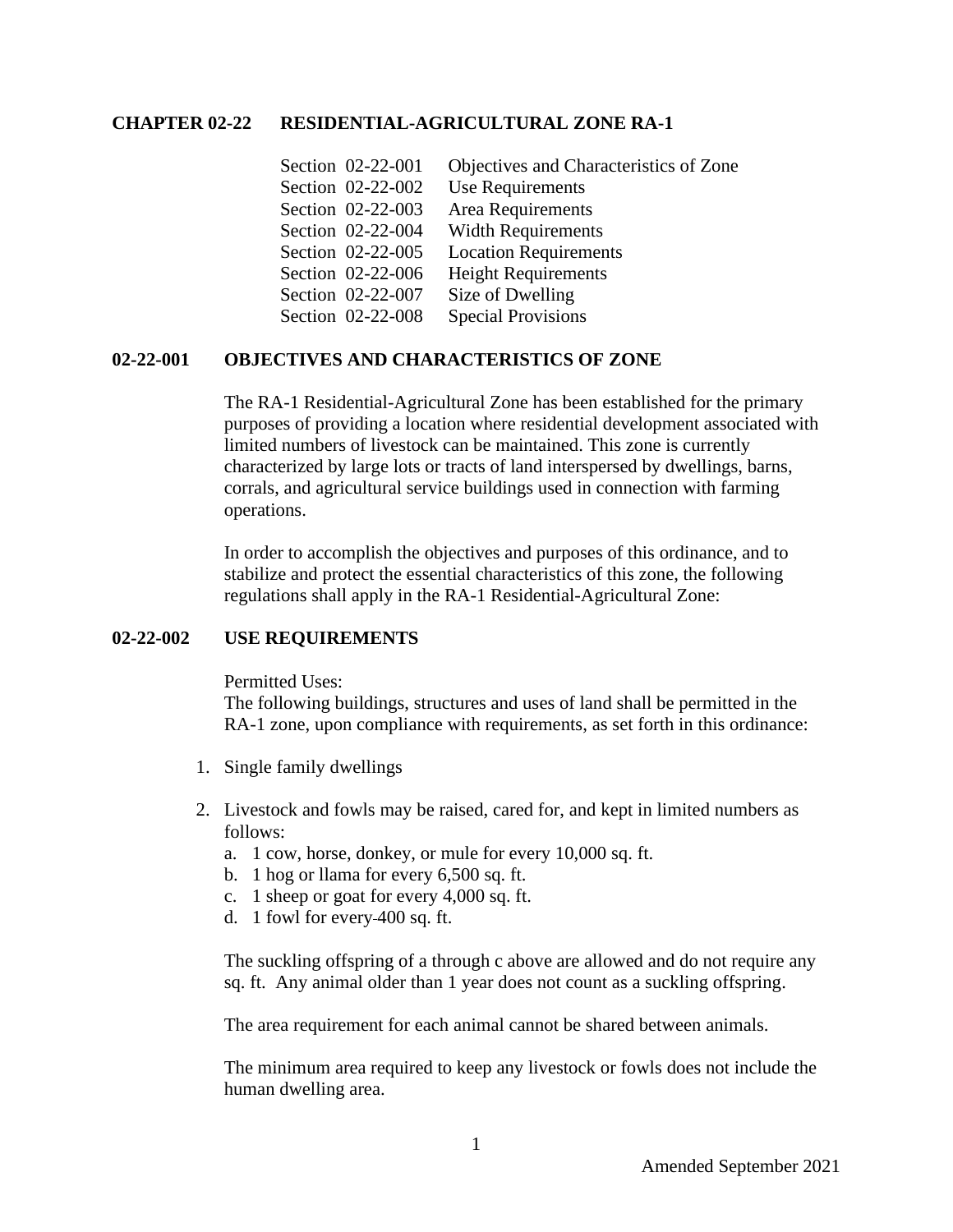Other domestic animals not otherwise mentioned may be kept, subject to limitations of number and conditions of location, as may be determined by the Planning Commission to be in harmony with the objectives and purposes of this ordinance and in keeping with the characteristics of this zone. All animals and facilities for their care and keeping shall be subject to the rules and regulations of the TriCounty Health Department.

- 3. Schools, churches, and recreation areas, not including privately owned commercial recreation enterprises (which would be a conditional use).
- 4. Sheds, buildings, and cellars for the storage of farm machinery and produce.
- 5. Barns, corrals, pens, netted pens, horse walkers, and feed storage for the keeping of animals, and the storage of farm products, provided uses for the care and keeping of livestock are located at least 200 feet distance from any existing dwelling, public, or private building used for human occupancy on adjacent property, at least 100 feet from any existing dwelling, public, or private building used for human occupancy on the same property, and at least 100 feet from any property lines.
- 6. Chicken coops shall be located at least 50 feet from any existing dwelling, public, or private building used for human occupancy on adjacent property, and at least 30 feet from any property lines and any existing dwelling, public, or private building used for human occupancy on the same property.
- 7. Day-care facilities, which have been approved by the appropriate state and local agencies. Day cares permitting more than 8 children are prohibited.
- 8. Public utility substations, and veterinary clinics.
- 9. Home occupation, in accordance with Chapter 13 of this ordinance.
- 10. "Casitas" a separate dwelling structure located on a lot with one main residential dwelling structure and used for housing of family and shall not be sold separately from the main residential structure and are subject to the: area square feet, width and location requirements for two-family dwellings in the applicable zone. The casitas is for the use of family members of the owners of the main dwelling that are 3 degrees of consanguinity. Mobile homes, trailers, RVs, campers, and any other temporary buildings and/or vehicles, may not be used as a casitas. A casitas shall only be permitted on lots with an existing owner occupied single-family dwelling or where a permit has been issued and construction is in progress for building a single-family dwelling. Only one casitas shall be permitted per lot of record. The minimum width at the narrowest point of a casitas shall be no less than twenty (20) feet. The construction, design and appearance of the casitas shall match or exceed the existing home, as well as, the neighborhood or adjoining homes. The casitas shall be located outside of all setback areas of the main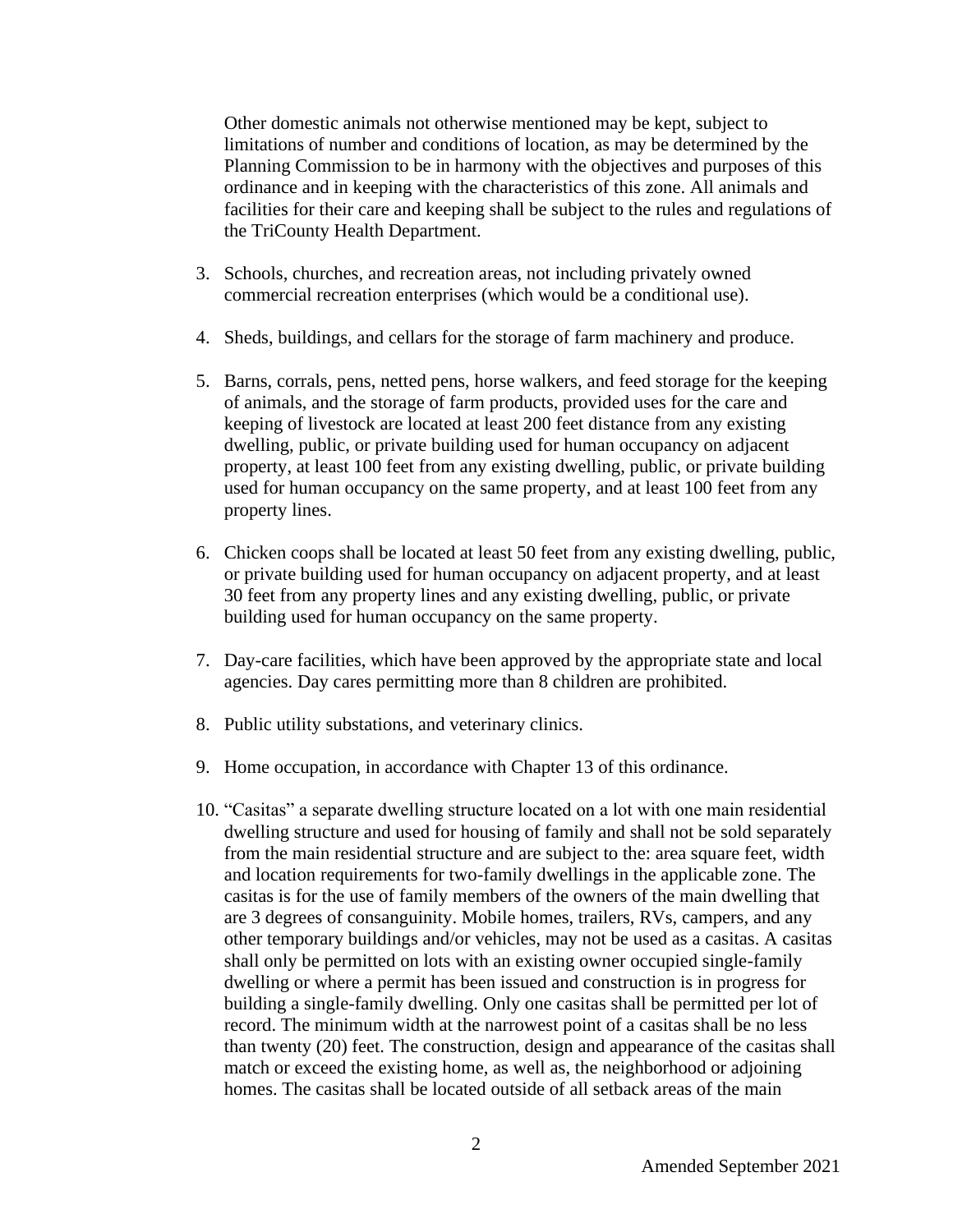residential dwelling; side yards, back yard etc. of the main dwelling and shall be located so that the casitas has at least the same minimum setbacks, side yards, etc. as is required for any other dwelling in the zone. The casitas shall meet the setback requirements required for the main dwelling. The property where a casitas is located shall not exceed forty (40) percent of the total lot area. Additionally, a covenant running with the land, recorded in the County Recorder's Office that the casitas shall be used only for the housing of family, and not, sold, or taxed separately from the main residential structure, until such time the lot is legally subdivided in accordance with city ordinances. See Family in definitions chapter 02-02

Any other use not listed above is not permitted.

### **02-22-003 AREA REQUIREMENTS**

Minimum Area Requirements:

20,000 square feet minimum lot size for permitted residential uses and agricultural uses.

Elementary, Middle, Junior High, and High Schools, veterinary clinics, and churches, shall be located upon lots containing at least one (1) acre. Day care facilities and pre-schools shall be located upon lots containing at least 30,000 square feet.

## **02-22-004 MINIMUM LOT WIDTH REQUIREMENTS**

A. Utilizing Septic Systems

1. Single Family Dwelling 100 feet of street frontage (lot width)

B. Connected to Public Sewer

1. Single Family Dwelling 100 feet of street frontage (lot width)

2. For schools, churches, hospitals, medical clinics, and veterinary clinics, the minimum width shall be 150 feet. For day cares and preschools, the minimum width shall be 100 feet.

#### **02-22-005 LOCATION REQUIREMENTS**

### MINIMUM SETBACKS FROM <sup>1</sup>ROAD RIGHT-OF-WAY LINES:

1. Main buildings on INTERIOR (non-corner) LOTS: Front: 30 feet

 $<sup>1</sup>$  Amended Feb 25, 2021</sup>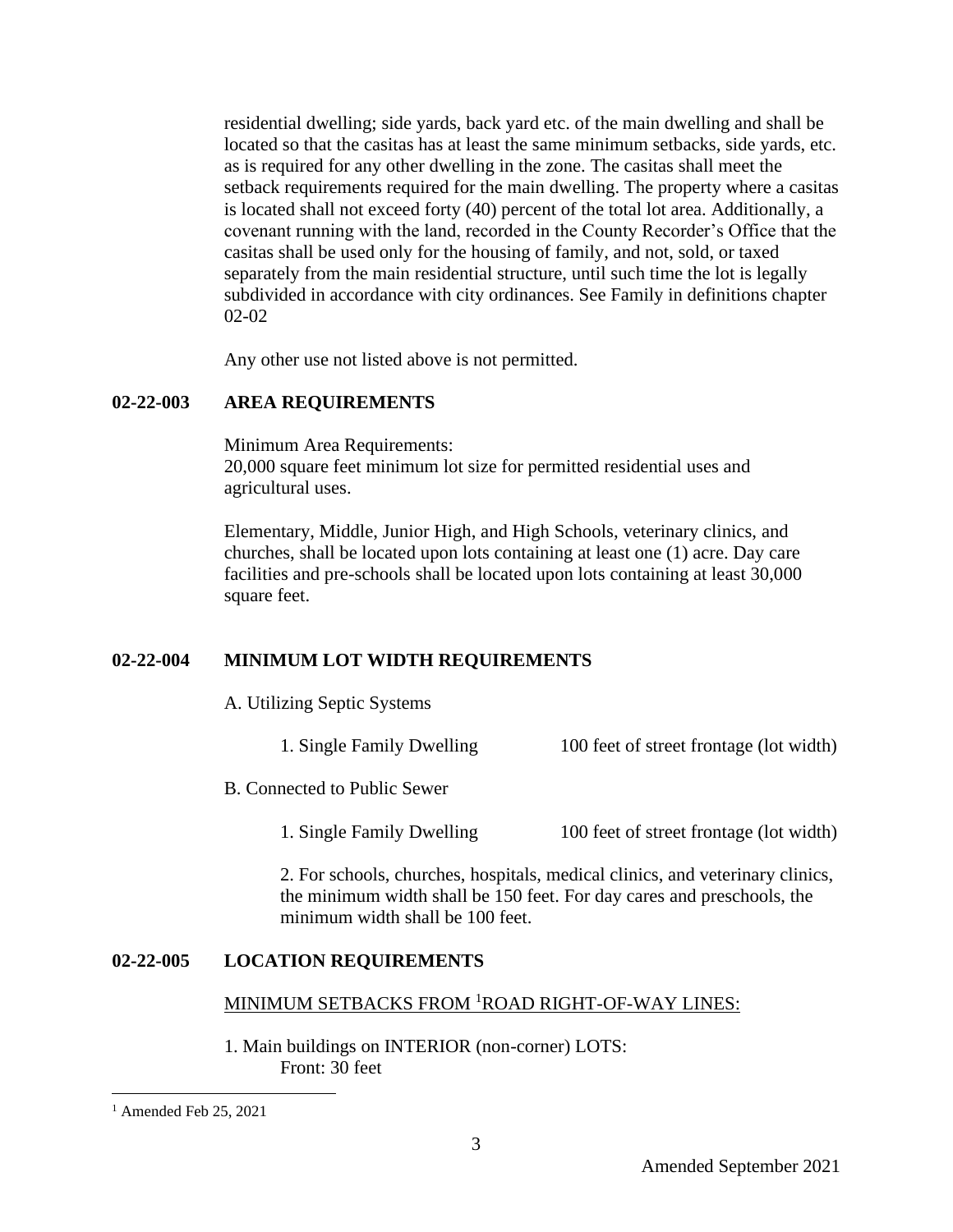Side: 8 feet, and the total distance of the two side setbacks shall be at least 20 feet

Rear: 30 feet

## 2. Main buildings on CORNER LOTS:

Front: 30 feet Side: 8 feet on the interior side, and 20 feet on the street-side<sup>2</sup> Rear: 20 feet (8 feet for dwellings with attached garage or carport)

#### 3. Main buildings on CUL-DE-SAC LOTS:

Front: 30 feet, measuring perpendicular, from a chord or straight line between front <sup>3</sup>road right-of-way corners provided it does not decrease the front yard setback from the right-of-way of the cul-de-sac or turnaround more than five (5) feet from the requirements of the zone in which the lot is located.

Side: 8 feet, and the total distance of the two side setbacks shall be at least 20 feet.

Rear: 30 feet measured perpendicular from the rear wall of the home to the lot line. In no case shall any part of the home be closer than 8 feet to any lot line, and in no case shall any two homes on adjacent lots be closer than 20 feet.

# 4. Accessory buildings<sup>4</sup>:

Front: 30 feet

Side: 3 feet unless the accessory building is located within 5 feet of the rear of the main building, then the side setback is the same as the main building.

Rear: 3 feet

One story detached accessory structures located 5 or more feet behind the main building are exempt from permit and location requirements provided that the floor area does not exceed 200 square feet.

<sup>2</sup> Amended April 27, 2017

<sup>&</sup>lt;sup>3</sup> Amended Feb 25, 2021

<sup>4</sup> Amended Feb 24, 2022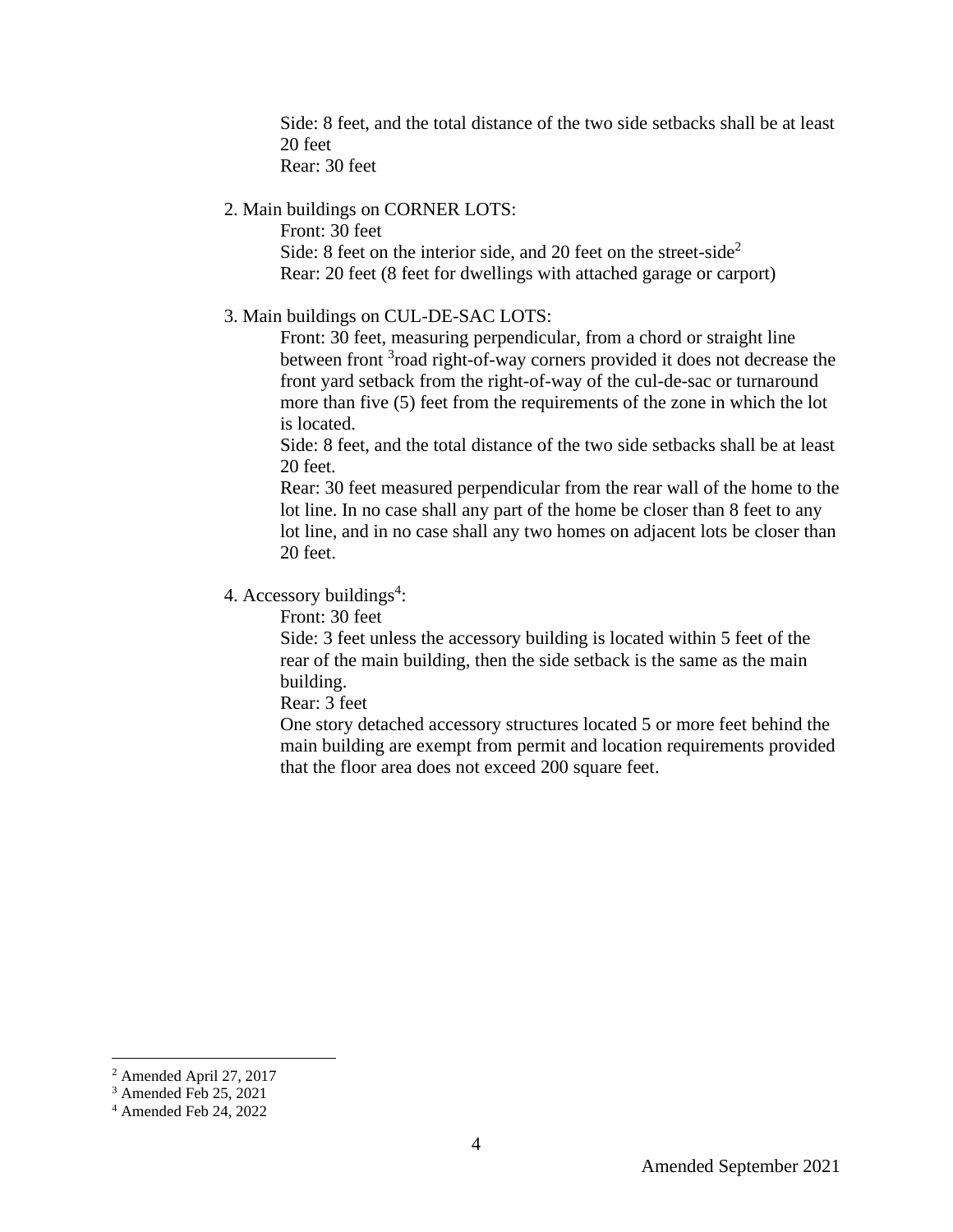The footprint of the house and attached garage or carport may not occupy more than 40% of the lot.



# **02-22-006 HEIGHT REQUIREMENTS**

34 ft. or 2 ½ stories

## **02-22-007 SIZE OF DWELLING**

The total floor area of any one family dwelling shall not be less than seven hundred and fifty (750) square feet.

## **02-22-008 SPECIAL PROVISIONS**